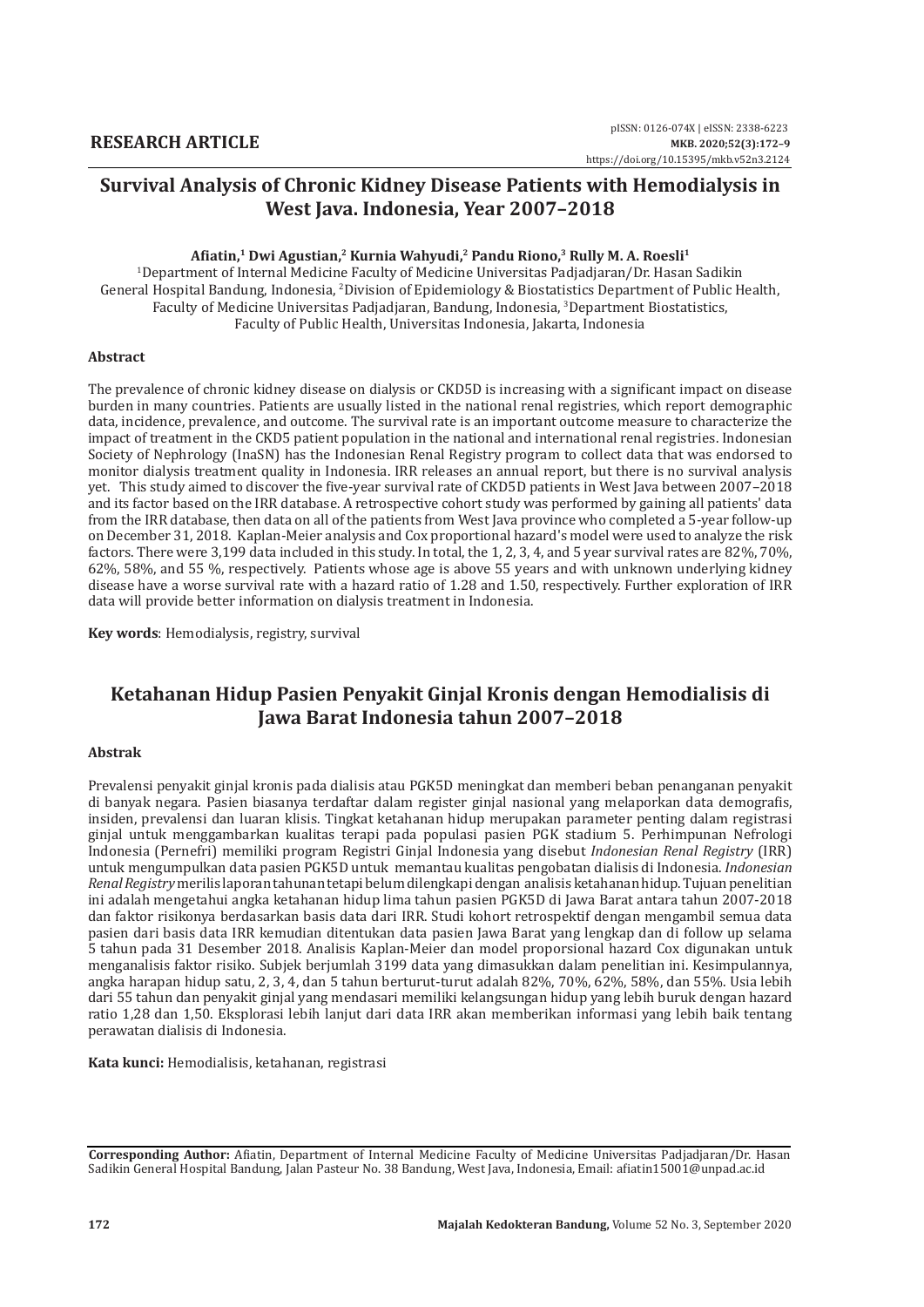### **Introduction**

The prevalence of chronic kidney disease in dialysis or CKD5D patients is increasing with a significant impact of disease burden in many countries (USRDS 2017).<sup>1</sup> Although various treatment methods have been developed and successfully prolonged patients' lives with endstage kidney disease, the survival rates of CKD5D patients in general remain poor. USRDS reported that the adjusted survival rate for patients on hemodialysis (HD) is 57% at three years, which is much lower than that of patients on peritoneal dialysis (PD) and patients receiving deceased donor transplantation (58% and 85%, respectively $l$ .<sup>1</sup>

The survival rates of CKD5D patients in different countries vary. For example, people with hemodialysis in Europe have an average of 86.9% of 1 (one) year survival rate<sup>2</sup> and the United Kingdom Renal Registry, in particular, has reported a survival rate of 96.6 % in 90 days and  $90.4\%$  in one year.<sup>3</sup> In contrast with those numbers, in developing countries like Nigeria, the survival rate in 90 days and one year is only 66,8 % and 25 %, respectively.<sup>4</sup>

Survival rate is one of the most critical outcome measures and is influenced by individual risk factors, such as the type of underlying kidney disease, age, and comorbidities, as well as the health system factors such as dialysis care facility and financing system. Because the patient survival rate estimation needs valid and reliable data input, since 1977 the International Federation of Renal Registries (IFRR) has endorsed the dialysis registry implementation for every country to monitor dialysis treatment improvement.<sup>5</sup>

The Indonesian Renal Registry (IRR) was established by the Indonesian Society of Nephrology in 2007 and continues to collect patient dialysis data based on voluntary submission from the care units across the country. The participation rate is improving over the years and in 2018, it 85% of dialysis units had submitted their data from all areas of Indonesia, with West Java province as the area that contribute most with 95% of the overall data submitted come from facilities in West Java province area.<sup>5</sup> Although the IRR annual report has been released since a long time ago, data on survival rate of patient on dialysis was unfortunately reported at that time. The first attempt to estimate the survival rate based on the IRR data was made in 2012 through a collaborative study which resulted in a survival

rate of 77.6 % in the first year and 44.3 % in 5 years. Unfortunately, the finding was limited because the IRR data only covered approximately 50% of all dialysis units in Indonesia at that time.

This study aimed to determine the survival rate and some risk factors of hemodialysis patients in West Java based on the updated Indonesian Renal Registry data. This will potentially provide more reliable information on the survival rate of Indonesian CKD5D patients on dialysis care.

### **Methods**

This study was a retrospective cohort study that reviewed patients with CKD5 who received maintenance hemodialysis as recorded in the IRR database. The IRR database consists of patient data starting the first dialysis treatment. The patient data include name, gender, date of birth, address, name of the dialysis unit, city, and province of the dialysis unit, date of first dialysis treatment, etiology or underlying kidney disease, comorbid disease, dialysis frequency, date of the last treatment, and cause of finished the treatment. The inclusion criteria were all patients who were registered between January 1, 2007 and December 31, 2018 with complete follow-up information for 5 years at the end of 2018. The IRR admin provided patient data, information regarding date of the first dialysis, age, sex, etiology or underlying kidney disease, and date of the last dialysis as extracted from the database. Patients with incomplete data were excluded from the analysis

The composite endpoint of the analysis was a loss to follow up that means the patient who did not come in 90 consecutive days to the previous dialysis unit or another dialysis unit in Indonesia and cannot be reached by phone or mail and patient who died. We choose 3 kinds of risk factors - gender, age, and etiology of kidney disease category. Patients' follow-ups were censored at the time of death or loss to follow up before the end of 2018. Three variables on survival risk factors comprised sex, age, and etiology of kidney disease were evaluated. Originally the etiology in IRR was classified into ten categories and to reduce the degree of freedom, the classification was simplified into five categories, namely: Primary kidney disease: Primary glomerulopathy and Polycystic kidney disease, Diabetic Kidney Disease, Hypertensive Nephrosclerosis, Other Secondary Kidney Disease: Lupus Nephritis, Pyelonephritis chronic,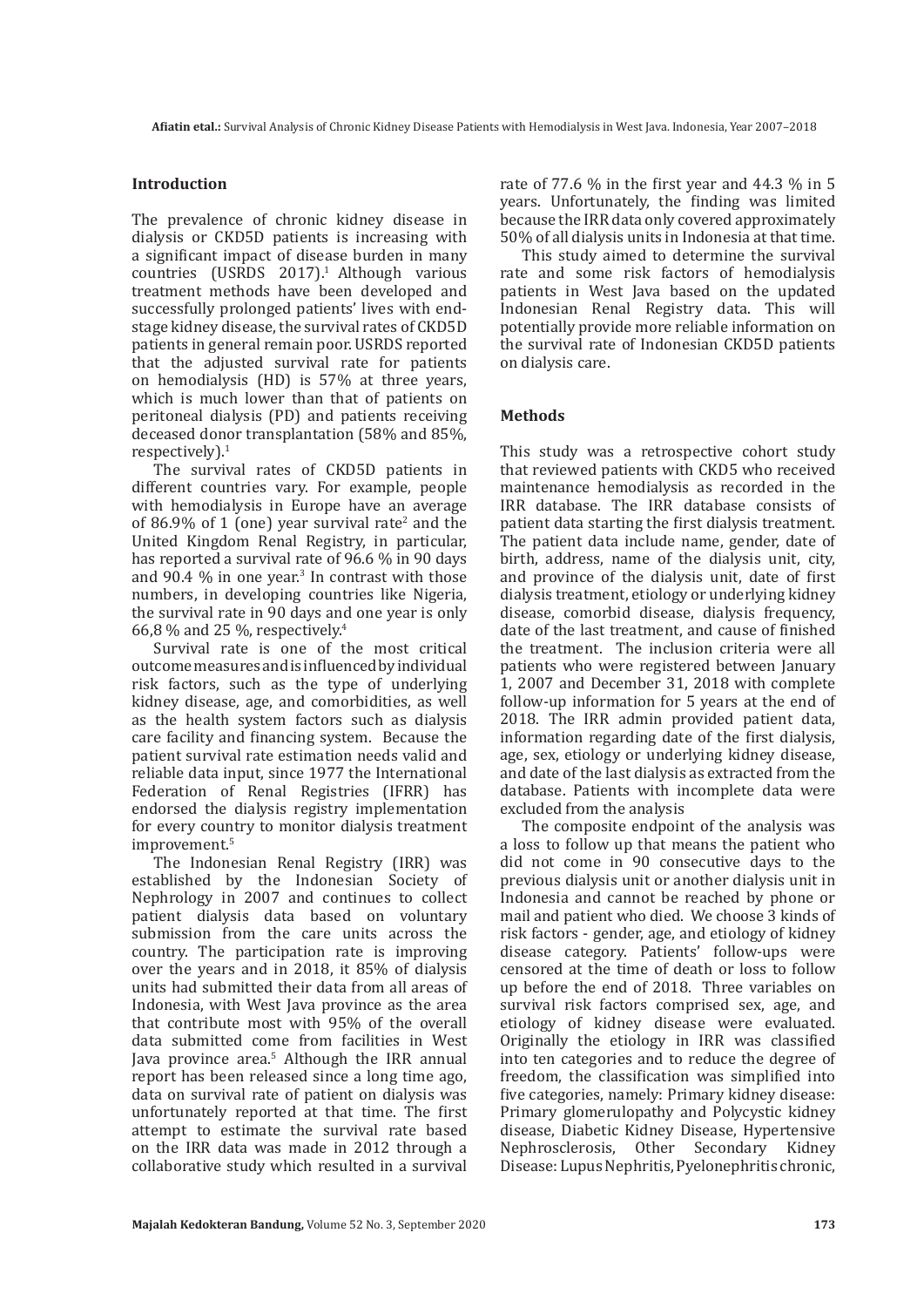

#### **Figure 1 Patient Recruitment Flow Diagram**

Urate Nephropathy, Obstructive Nephropathy, others and Unknown

To maintain the confidentiality of this study, all analyses were using de-identified data. The Ethical Committee Faculty of Medicine University Padjadjaran approved the study protocol (Ethical Clearance Letter No: 33/UN6.KEP/EC/2020).

Descriptive data of subject's characteristics and survival rate were described by medians or means for continuous variables and by number and percentage for categorical variables. Kaplan-Meier analysis and Cox proportional hazard's model were used to analyze the risk factors. The hazard ratio was calculated for comparison of risk factors by category. The statistical significance was defined at the level of p-values <0.05. All statistical calculation was performed by R statistical software version 4.0.2.

### **Result**

A total of 66,438 patients were in the database of West Java Province. Of these, only 23,821 met the inclusion criteria, and 3,204 patients had complete data for the entire 5 years followup at the end of 2018. There were five patients excluded from the survival analysis due to missing data, resulting in 3,199 patients included in the analysis of survival.

Fifty-six percent of the respondents were male with the median age of 52 years old. Most of the patients (55.1%) were at the age of 40–59 years. The age groups were further divided into two groups with a cut-off point of 55 years old for risk factor analysis. Twenty-three-point-eight percent of patients had hypertension and 20.5% of patients had diabetes mellitus as the etiology of chronic kidney disease.

Out of 3,199 patients, 1,431 (47.4%) finished the treatment as an event. The median length of patients with hemodialysis was 376 days for loss to follow up and 787 days for patients who died.

There was no significant difference in survival when the two genders were compared. There was a significant difference between below and above 55 years old.

A significant difference was seen in terms of patient survival. Patients with hypertensive nephrosclerosis had better survival, followed by patients with diabetic kidney disease, primary kidney disease, other secondary kidney diseases, and unknown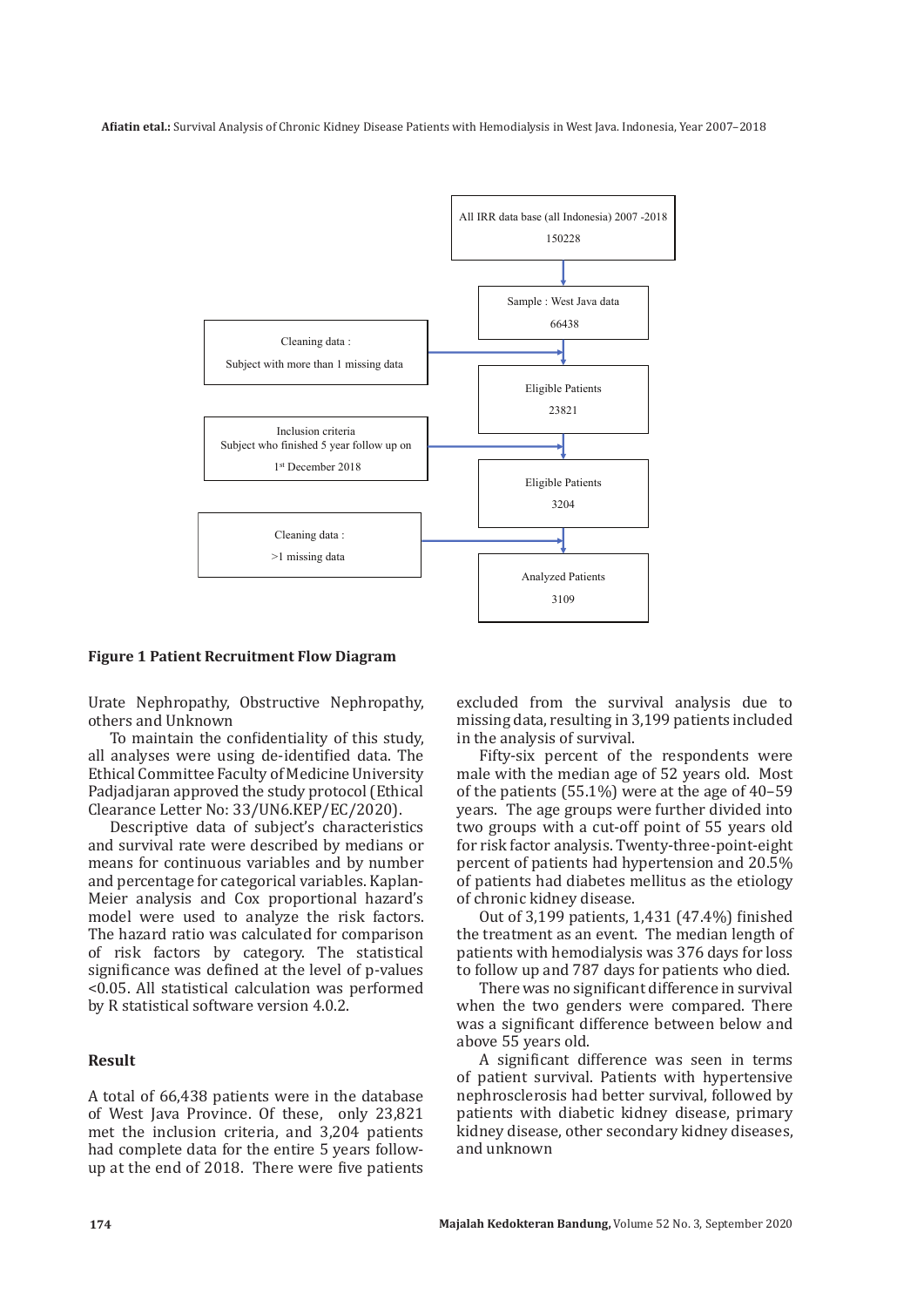| <b>Table 1 Respondent Characteristics</b> |       |  |  |
|-------------------------------------------|-------|--|--|
| <b>Characteristics</b>                    | Total |  |  |

| $(n=3, 199)$                    | (%)         |
|---------------------------------|-------------|
| Gender, frequency (%)           |             |
| Male                            | 1804 (56,3) |
| Female                          | 1395 (43,7) |
| Age (year), median (min, max)   | 52 (7,95)   |
| Group Age, frequency $(\%)$     |             |
| <55 year                        | 1967 (61,5) |
| $\geq$ 55 year                  | 1232 (38,5) |
| Underlying kidney disease       |             |
| Primary glomerulopathy          | 413 (12,9)  |
| Diabetic kidney disease         | 656 (20,5)  |
| Hypertensive nephrosclerosis    | 761 (23,8)  |
| Other secondary kidney diseases | 1141 (35.6) |
| Unknown                         | 232 (7,2)   |

**Outcome: Median (days) Minimum-maximum (n=1,431)** Loss to follow up  $376 (1-3797)$ Death 787 (1–4811)  $1.0$  $\frac{8}{2}$ Survival probability  $0.6$  $04$  $0.2$  $\overline{0}$ 1500  $\Omega$ 500 1000 2000 Time (days)

#### **Discussion**

In this cohort study, data from the IRR database were used. The dialysis unit has to upload data online of every single patient who undergoes dialysis since their first treatment and should report again when they end the treatment for any reason. The IRR collects some demographic variables, clinical condition variables, dialysis prescription including adequacy assessment,<br>laboratory results, and cause of death. Data laboratory results, and cause of death. were updated every six months and the IRR publishes its report annually in online and print versions. IRR always welcome providing data of scientific research purpose.

The uptake of data collection was not very good in the beginning, which was 13 years ago, and is getting better recently. InaSN has 12 region coordinators and the IRR admin evaluates the data uptake based on these regions. Every region has a person in charge (PIC) who evaluates the problems of data sending in their regions. West Java province has been succeeded in sending their patient data since the beginning with complete data uptake of always more than 90 % annually. West Java is the province with the biggest population size in the country which is still growing until now. The population of this

**Figure 2 Kaplan Meier- Survival of all patient's**





**Figure 3 Kaplan–Meier–Patient Survival as** 



### **Table 2 Patient Outcome**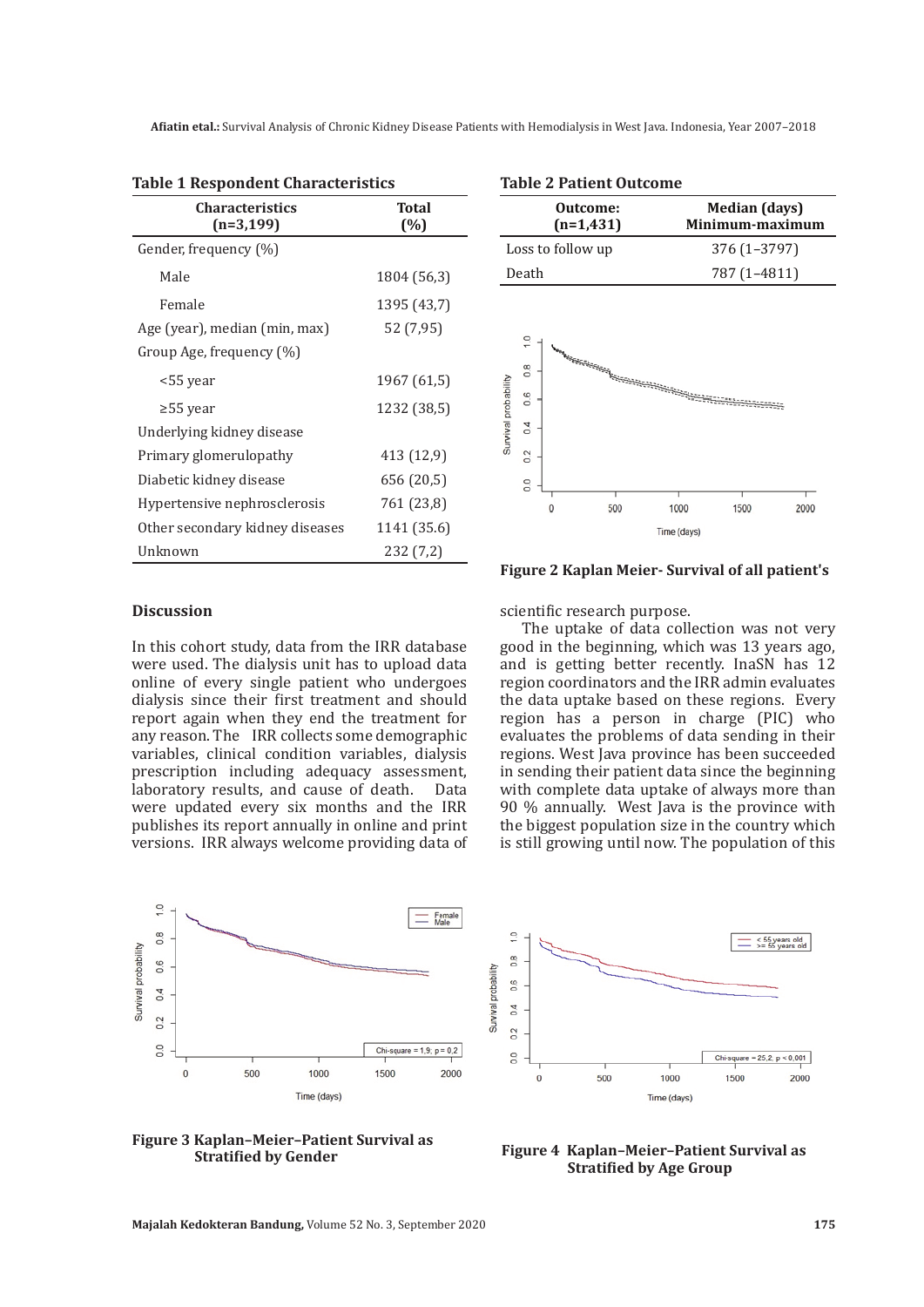|                  | Survival Rate (%)<br>95% CI |                 |                 |                 |                 |
|------------------|-----------------------------|-----------------|-----------------|-----------------|-----------------|
| Year             | $\mathbf{1}$                | $\overline{2}$  | 3               | 4               | 5               |
| Covariates       |                             |                 |                 |                 |                 |
| Total            | 82.4                        | 70.6            | 62.1            | 58              | 55.3            |
|                  | $(81.1 - 83.7)$             | $(69 - 72.2)$   | $(60.4 - 63.8)$ | $(56.3 - 59.8)$ | $(53.6 - 57.1)$ |
| Gender           |                             |                 |                 |                 |                 |
| Male             | 82.7                        | 71.1            | 62.7            | 58.8            | 56.5            |
|                  | $(81 - 84.5)$               | $(69.1 - 73.2)$ | $(60.6 - 65.0)$ | $(56.5 - 61.1)$ | $(54.2 - 58.8)$ |
| Female           | 81.9                        | 69.9            | 61.2            | 57.1            | 53.9            |
|                  | $(79.9 - 84)$               | $(67.6 - 72.4)$ | $(58.7 - 63.8)$ | $(54.5 - 59.7)$ | $(51.3 - 56.5)$ |
| Age group        |                             |                 |                 |                 |                 |
| <55 year         | 84.9                        | 73.5            | 65.3            | 61.3            | 58.4            |
|                  | $(83.3 - 86.4)$             | $(71.5 - 75.4)$ | $(63.2 - 67.4)$ | $(59.2 - 63.5)$ | $(56.3 - 60.6)$ |
| $\geq 55$ year   | 78.3                        | 66              | 57.1            | 52.8            | 50.5            |
|                  | $(76.1 - 80.7)$             | $(63.4 - 68.7)$ | $(54.4 - 59.9)$ | $(50.1 - 55.7)$ | $(47.8 - 53.4)$ |
| Etiology         |                             |                 |                 |                 |                 |
| Primary kidney   | 83.5                        | 71.2            | 62.7            | 58.6            | 54.7            |
| <b>Disease</b>   | $(80 - 87.2)$               | $(66.9 - 75.7)$ | $(58.2 - 67.6)$ | $(54 - 63.5)$   | $(50.1 - 59.7)$ |
| Diabetic kidney  | 87.8                        | 76.1            | 66.9            | 63.3            | 60.1            |
| Disease          | $(85.3 - 90.3)$             | $(72.9 - 79.4)$ | $(63.4 - 70.6)$ | $(59.7 - 67.1)$ | $(56.4 - 63.9)$ |
| Hypertensive     | 90.8                        | 84.4            | 77.1            | 75              | 73.7            |
| Nephrosclerosis  | $(88.8 - 92.9)$             | $(81.8 - 87)$   | $(74.2 - 80.2)$ | $(72 - 78.2)$   | $(70.7 - 76.9)$ |
| Secondary kidney | 75                          | 61              | 52.4            | 47.9            | 45.1            |
| Disease          | $(72.5 - 77.5)$             | $(58.3 - 63.9)$ | $(49.5 - 55.3)$ | $(45.1 - 50.9)$ | $(42.3 - 48.1)$ |
| Unknown          | 73.7                        | 56              | 45.7            | 36.2            | 33.2            |
|                  | $(68.3 - 79.6)$             | $(50 - 62.8)$   | $(39.7 - 52.6)$ | $(30.5 - 43)$   | $(27.7 - 39.8)$ |

### **Table 3 Survival Rate**

## **Table 4 Cox Proportional Hazard Model**

|                                | <b>Hazard Ratio</b> | 95 % Confidence<br><b>Interval</b> | $p-value$ |
|--------------------------------|---------------------|------------------------------------|-----------|
| Gender                         |                     |                                    |           |
| Female                         | Reference           |                                    | ٠         |
| Male                           | 0.89                | 0,798-0.989                        | 0.2       |
| Age                            |                     |                                    |           |
| <55 years                      | Reference           |                                    | ٠         |
| >55 years                      | 1.28                | 0.780-1.148                        | 0.001     |
| Underlying kidney disease      |                     |                                    |           |
| Primary kidney disease         | reference           |                                    | -         |
| Diabetic kidney disease        | 0.75                | $0.619 - 0.913$                    | 0.01      |
| Hypertensive nephrosclerosis   | 0.46                | $0.375 - 0.566$                    | 0.001     |
| Other secondary kidney disease | 1.24                | 1.048 - 1.469                      | 0.05      |
| Unknown                        | 1.50                | 1.203-1.888                        | 0.001     |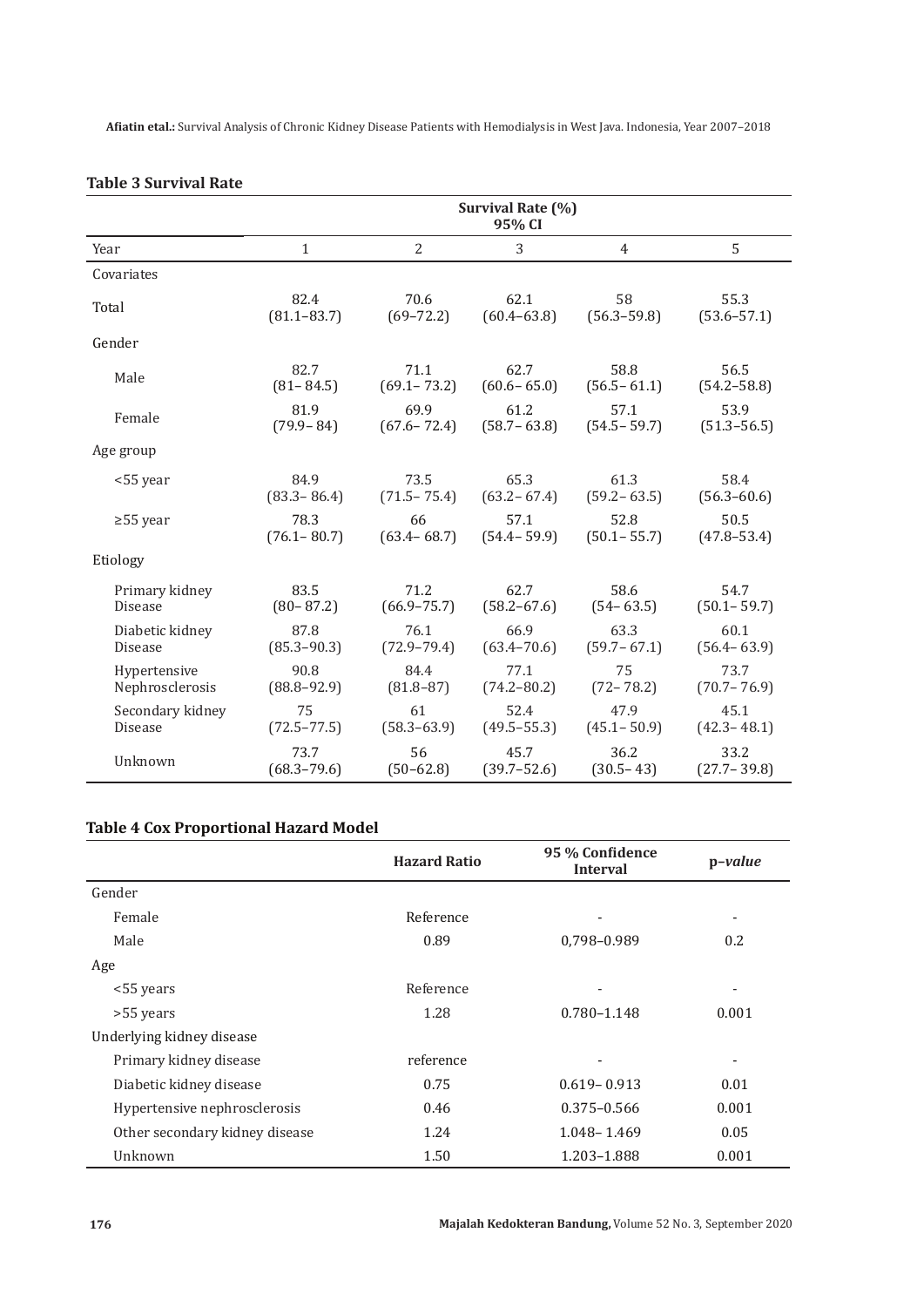

### **Figure 5 Kaplan–Meier of Patients Stratified by Underlying Kidney Disease**

province was 42 million in 2009 and increases to 49.02 million in 2019, comprising of 18.9 % of the total population of Indonesia (269.6 million).<sup>5</sup> The IRR has launched many programs to increase data uptake from other regions. Fortunately, in the last 3 years, the national data uptake has achieved more than 80%. There are about 200,000 hemodialysis patients recorded in the IRR database at the end of 2018.<sup>5</sup>

Not many countries in the world perform survival analysis based on a national renal registry report. Some countries have a perfect registry, such as the United Kingdom Renal Registry, Australia and New Zealand Data, Malaysian Renal Registry, and ERA EDTA Renal Registry. These registries have established excellent quality in data analysis and reporting. The IRR follows their paths to improve the registry. The quality of the database in the registry should be maintained to give a perfect result. The survival rate should be included in the registry report to give a complete description of dialysis treatment in Indonesia.

In this cohort study, data were obtained very easily. The IRR provided the data set that was already cleaned in the excel format. A final check was performed and only five records have five missing data out of 3,204 patients. The number of subjects was significant enough when compared to other five-year survival analysis studies based on the registry.<sup>6-11</sup> This study analyzed the survival as stratified by age, gender, and underlying kidney disease, which is similar to others .<sup>6-17</sup>.

One year survival rate was 82.4 %, similar with the rate in Taiwan in 2009  $(81.1)^8$ , Kelantan Malaysia 2018 (89.5)<sup>14</sup> and Iran 2010 (89.2)<sup>15,</sup>

but lower than the Singapore Renal Registry  $2017$  (90.5)<sup>6</sup>, Malaysian Renal Registry 2016  $(94)'$ , South African Registry 2018  $(90.1)$ <sup>9</sup>, Finnish Registry 2012  $(89.9)^{10}$ , and ANZ Data 2016  $(94)^{11}$ . The survival in this study is better than the USRDS 2018  $78.3^1$ , Iran 2018  $(65)^{16}$ , and Nigeria 2019  $(24.8\%)^{18}$ . Interestingly, the present study showed a 5-year survival rate of 55.3  $\%$ , which is better than Taiwan  $(44.2)^8$  and USRDS  $(42.07)^1$ , but similar to Malaysian Renal Registry  $(53)^7$  and lower than Singapore Renal Registry  $(61.1)$ <sup>8</sup> and Australia and New Zealand Data (69%)<sup>11</sup>.

In this registry-based study, gender does not relate to survival and it is similar to SRR and MRR.6.7 Age is established as a risk factor for survival, and this study chose 55 years old as cutoff based on the age of retirement in Indonesia. Age more than 55 years old shows significantly worse survival with Hazard Ratio (HR) 1.28. Other studies also show a similar result that older patient has worse survival as in USRDS, SRR, MRR, UKRR, ERA EDTARegistry, Japan Registry, and ANZData. However, those studies use different age grouping and HR increased as the age grouping older. $1.2,4,6,7,11$ 

As age, underlying kidney disease was known as a risk factor for survival. Diabetic Kidney Disease was known as a leading cause of CKD in many countries.<sup>1,2,7</sup> Most survival analyses compare diabetic and non-diabetic as underlying kidney disease and exhibit diabetic patients to have worse survival than non-diabetic patients.6.10,17,18 Report of IRR shows that diabetes is not the leading cause but hypertension is.<sup>6</sup> Some registries or countries also report that diabetes is not the leading cause of CKD.12,18 The incidence of hypertensive kidney disease varies around the world. For instance, it accounts for as many as 25% and 17% of patients starting dialysis for end-stage kidney disease in Italy and France, respectively. Japan and China have lower numbers. Hypertensive kidney disease increases globally since the year of 2000 by 8.7 %. Hypertension is not always reported as the specific cause of kidney disease, therefore, the number may be underestimated.<sup>20</sup> According to IRR data, the underlying kidney disease groups were categorized into 5 categories in this study, i.e. Primary Kidney Disease (or Primary glomerulopathy), Diabetic Kidney Disease, Hypertensive Nephrosclerosis/ Hypertensive Kidney Disease, Other Secondary Kidney Disease (Lupus Nephritis, Urate Nephropathy, Chronic Pyelonephritis, obstructive nephropathy, and others ) and Unknown. In this Cohort study,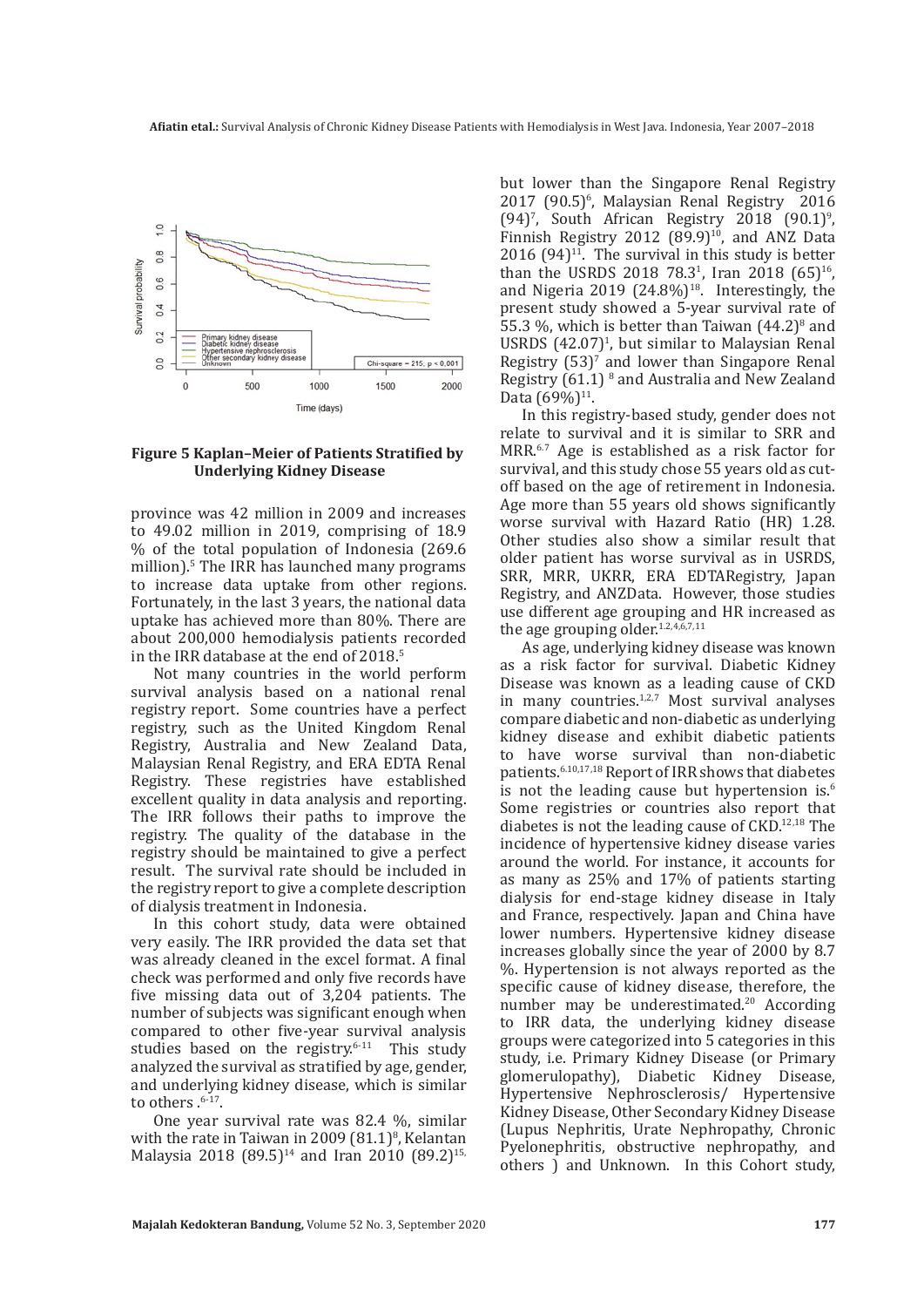primary kidney disease is a reference for Cox proportional analysis. Patients in the unknown group have a significantly worse outcome with an HR of 1.5, followed by other secondary kidney diseases with an HR of 1.24, Diabetic kidney disease patients have an HR of 0.75 while patients with hypertensive kidney disease have an HR of 0.46. This finding was in contrast with our expectation since it was presumed that diabetic kidney disease patients have a worse prognosis than other diseases. This result needs to be validated following the wide range of diseases in other secondary kidney diseases or other categories. A possible explanation for this result is that the IRR has no information about the severity of each disease and the comorbid conditions was not included as a risk category in the analysis in this study. A previous study based on the IRR data showed that patients with hypertension as a comorbid have similar survival probability with those who have no hypertension. MRR presented the same result, stating that patients with unknown underlying kidney disease has worse survival than others with an HR of 1.39.7

The present study has several significant limitations, including no multivariate analysis of risk factors for survival such as comorbid condition, dialysis adequacy, nutritional status, and health facility factors. Indonesia, as a big developing country, had no national health insurance system during the period recorded in the IRR. Most patients paid their dialysis treatment out of their pocket. The financing system might influence the survival as well as dialysis unit shortage

Despite these limitations, the present study provided some useful information. The survival rate in Indonesia as a developing country is not worse than in some developed countries. This result gives valuable information to all stakeholders in making better policies for delivering dialysis service in Indonesia.

In conclusion, 1-,2-,3-,4-, and 5-year survival rates are 82,70,62,58, and 55% respectively. Age and underlying kidney disease become the risk factors. Further exploration of IRR data will give better information about dialysis treatment in Indonesia.

### **References**

1. Saran R, Robinson B, Abbott KC, Agodoa LYC, Gresham JB, Balkrishnan R. et al. US Renal Data System 2018 Annual Data Report: epidemiology of kidney disease in the United States. Am J Kidney Dis. 2019;73(3)(suppl 1):S1–772.

- 2. Pippias M, Stel VS, Diez JMA, Afentakis N, Herrero CJA, Arias M, et al. Renal replacement therapy in Europe: A summary of the 2012 ERA-EDTA Registry Annual Report. Clin Kidney J. 2015;8(3):248–61.
- 3. Dada SA, Inubile AJ, Thomas AA, Dada OE, Akinyemi RO. Survival Pattern of Patients on Maintenance Haemodialysis for End-Stage Renal Disease in a Nigerian Dialysis Centre. Arch Nephrol Urol. 2019;2(1):001–12.
- 4. UK Renal Registry (2019) UK Renal Registry 21st Annual Report – data to 31/12/2017, Bristol, UK. Cited 2020 Januari 12]. Available from: https://www.renalreg.org/ publications-reports/.
- 5. 11th Indonesian Renal Registry Report 2018. [cited 2019 November 23]. Available from: http.// www.indonesianrenalregistry.org.id
- 6. Singapore Renal Registry Annual Report 2017. National Registry of Diseases Office 2019. [cited 2020 January 12]. Available from  $\frac{\text{https://www. nrdo.gov.w/docs/}}{\text{https://www. nrdo.gov.w/docs/}}$ https://www.nrdo.gov.sg/docs/ librariesprovider3/default-documentlibrary/singapore-renal-registry-annualreport-2016\_1999-till-2016\_v5\_online\_final. pdf?sfvrsn=0
- 7. Goh BL, Wong H-S, Ahmad G. 24th Report of The Malaysian Dialysis & Transplant Registry 2019. [cited 2020 Januari 12]. Available from: https://www.msn.org.my/msn/Doc/ PublicDoc\_PB/Publication/mdtr2016/ All%20Chapters.pdf
- 8. Wu MS, Wu IW, Hsu KH. Survival Analysis of Taiwan Renal Registry Data System (TWRDS) 2000-2009. Acta Nephrol. 2012;26(2):104– 8.
- 9. Jardine T, Wong E, Steenkamp R, Caskey FJ, Davids MR. Survival of South African patients on renal replacement therapy. Clin Kidney J. 2020;13(5):782–90.
- 10. Haapio M, Helve J, Grönhagen-Riska C, Finne P. One- and 2-Year Mortality Prediction for Patients Starting Chronic Dialysis. Kidney Int Reports. 2017;2(6):1176–85.
- 11. ANZDATA Registry. 42nd Report, Chapter 3: Mortality in End Stage Kidney Disease. Australia and New Zealand Dialysis and Transplant Registry, Adelaide, Australia. 2019. [cited 2020 Januari 12]. Available from: http://www.anzdata.org.au
- 12. Neovius M, Jacobson SH, Eriksson JK, Elinder CG, Hylander B. Mortality in chronic kidney disease and renal replacement therapy: A